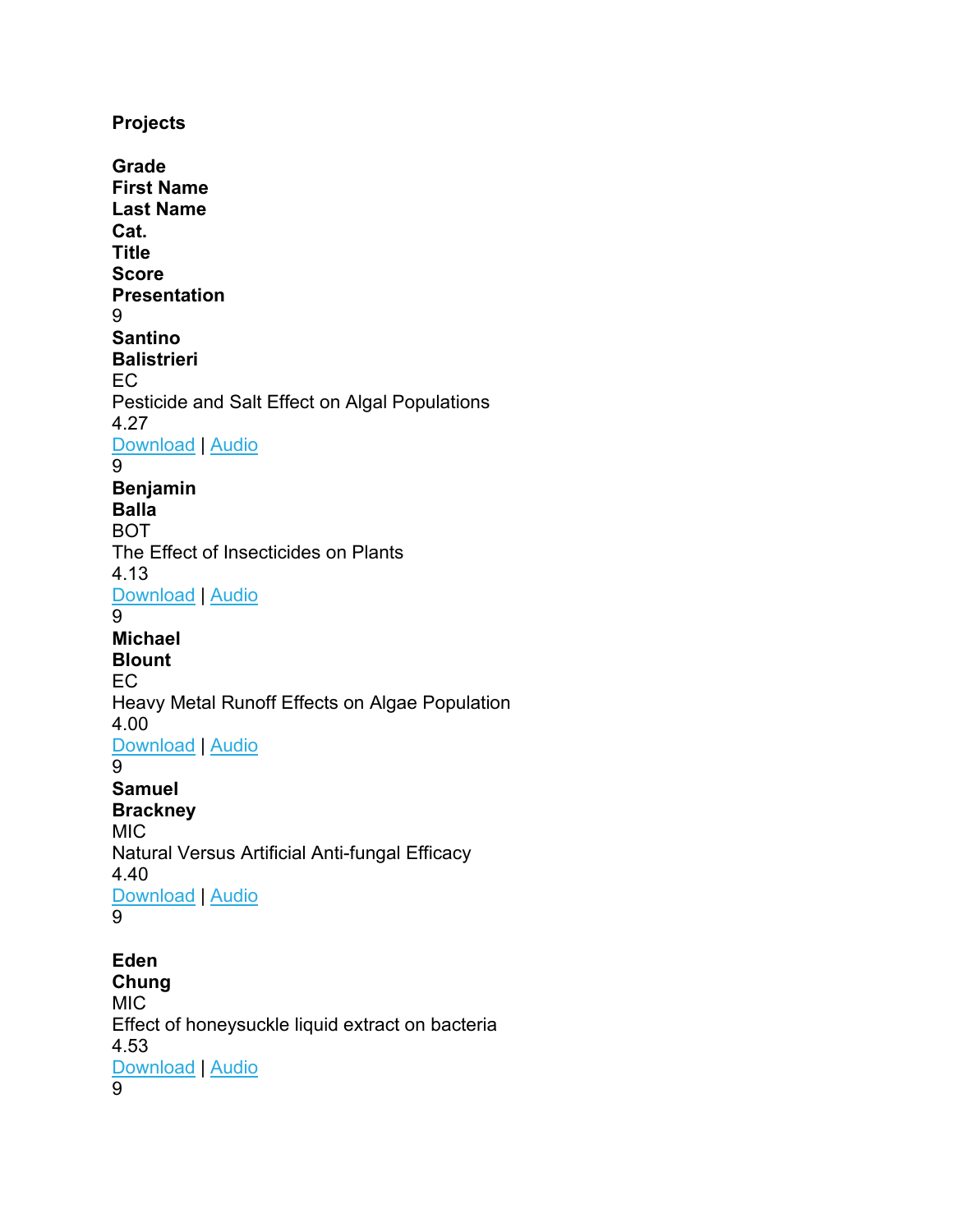**Jesse Coldren** MIC The Effect of Household Chemicals on Odor-Causing Bacteria 4.60 [Download](https://www.pjasregistration.com/api/project/62829b72-3d52-ec11-981f-501ac556709f/presentation/72426772-97c4-4607-9c28-20472f529873) | [Audio](https://www.pjasregistration.com/api/project/62829b72-3d52-ec11-981f-501ac556709f/presentation/72426772-97c4-4607-9c28-20472f529873/audio)

9

**Shahin Depasquale** MIC Sodium Lauryl Sulfate Effects on Microbial Survivorship 4.33 [Download](https://www.pjasregistration.com/api/project/c576b51c-3f52-ec11-981f-501ac556709f/presentation/dd64d4cb-1a2a-4fcc-be5c-d9a3a1eae6e2) | [Audio](https://www.pjasregistration.com/api/project/c576b51c-3f52-ec11-981f-501ac556709f/presentation/dd64d4cb-1a2a-4fcc-be5c-d9a3a1eae6e2/audio) 9 **Matthew Evans** MIC Sunscreen Spray Effects on Human Surface Flora 4.33 [Download](https://www.pjasregistration.com/api/project/da72520d-1353-ec11-981f-501ac556709f/presentation/92b9e25c-1642-420f-975b-80cd38407695) | [Audio](https://www.pjasregistration.com/api/project/da72520d-1353-ec11-981f-501ac556709f/presentation/92b9e25c-1642-420f-975b-80cd38407695/audio) 9 **Victor Ezaru** MIC. Silver Nanoparticle Effects on Microbial Survivorship 4.73 [Download](https://www.pjasregistration.com/api/project/2d5f1c2b-3d52-ec11-981f-501ac556709f/presentation/b40c0204-ffa0-4d0e-9f6d-039572aa09d7) | [Audio](https://www.pjasregistration.com/api/project/2d5f1c2b-3d52-ec11-981f-501ac556709f/presentation/b40c0204-ffa0-4d0e-9f6d-039572aa09d7/audio) 9 **William Gallina** EC Load Effect on Vehicle Efficiency 4.40 [Download](https://www.pjasregistration.com/api/project/70822213-3f52-ec11-981f-501ac556709f/presentation/9e72df37-3a77-4b3d-89a5-7746a2aad76a) | [Audio](https://www.pjasregistration.com/api/project/70822213-3f52-ec11-981f-501ac556709f/presentation/9e72df37-3a77-4b3d-89a5-7746a2aad76a/audio) 9 **Bradley Gompers** EC The Effects of Cleaning Product Fumes on Microbes. 4.07 [Download](https://www.pjasregistration.com/api/project/a98e5ec7-1353-ec11-981f-501ac556709f/presentation/2196024f-e0cb-4ee7-95bd-ff87fff6c19c) | [Audio](https://www.pjasregistration.com/api/project/a98e5ec7-1353-ec11-981f-501ac556709f/presentation/2196024f-e0cb-4ee7-95bd-ff87fff6c19c/audio) 9 **Luke Hartman** EC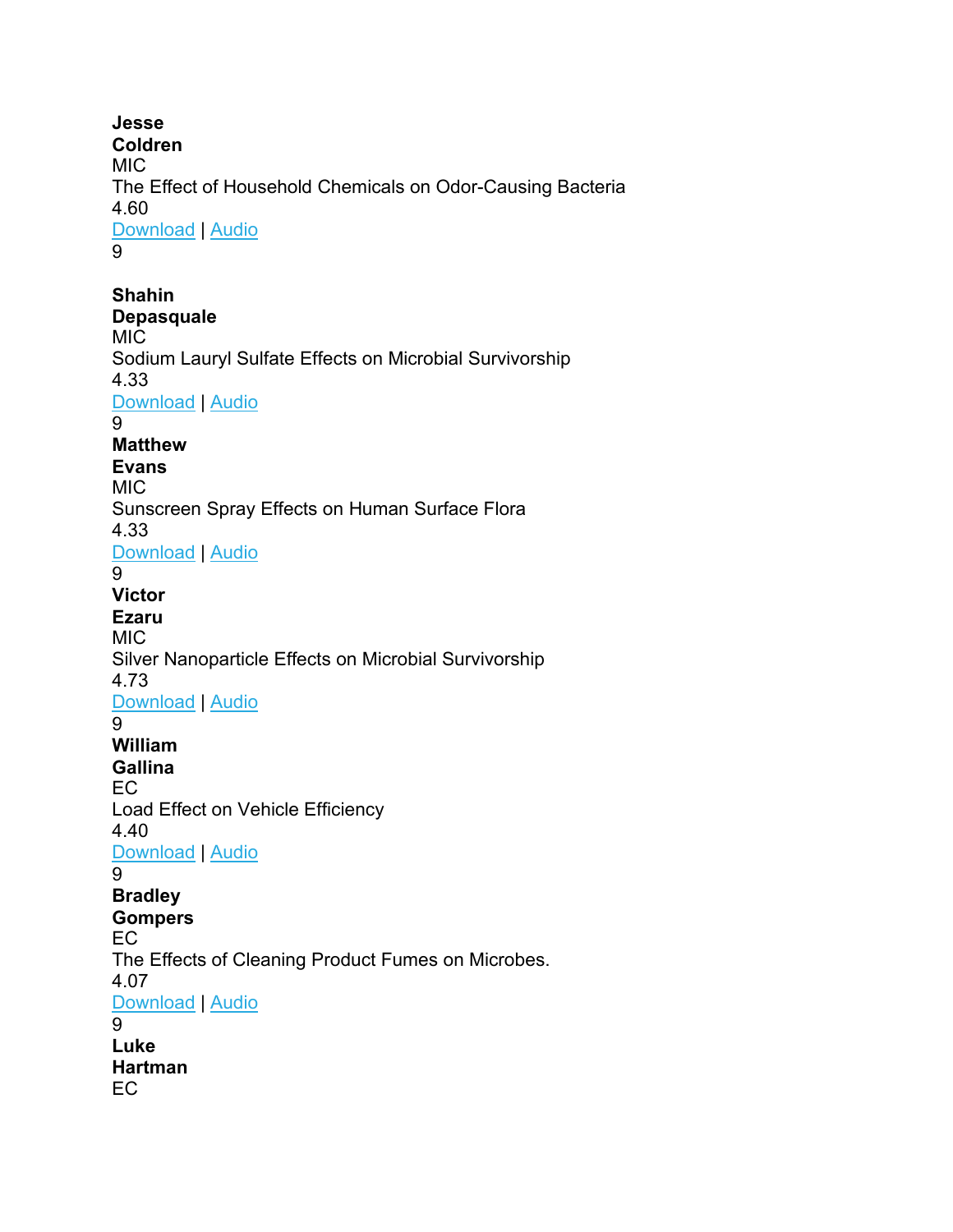Fertilizer Runoff Effects On Microbial Life 4.47 [Download](https://www.pjasregistration.com/api/project/ef3b065a-1353-ec11-981f-501ac556709f/presentation/75c29ac9-32f7-4d48-8b31-995ce4819d45) | [Audio](https://www.pjasregistration.com/api/project/ef3b065a-1353-ec11-981f-501ac556709f/presentation/75c29ac9-32f7-4d48-8b31-995ce4819d45/audio) 9 **Zachary** Horvath EC Pesticide and fertilizer interaction effects on microbes 3.80 [Download](https://www.pjasregistration.com/api/project/4a1e5554-1453-ec11-981f-501ac556709f/presentation/98e69dd5-55f1-4424-a702-e071051b21b5) | [Audio](https://www.pjasregistration.com/api/project/4a1e5554-1453-ec11-981f-501ac556709f/presentation/98e69dd5-55f1-4424-a702-e071051b21b5/audio)  $\overline{9}$ **Lukas Jesso** BC Sanitation Tablet Reduction of Microbial Survivorship 4.10 [Download](https://www.pjasregistration.com/api/project/d6ec4948-3d52-ec11-981f-501ac556709f/presentation/1e456c3c-e7ac-4d29-abd4-3e99a09e4af7) | [Audio](https://www.pjasregistration.com/api/project/d6ec4948-3d52-ec11-981f-501ac556709f/presentation/1e456c3c-e7ac-4d29-abd4-3e99a09e4af7/audio) 9 **Andrew Koes** BOT Rhizome Fragment Size Influence on Knotweed Reproduction 4.80 [Download](https://www.pjasregistration.com/api/project/53829b72-3d52-ec11-981f-501ac556709f/presentation/fa6f2d9f-5d50-46af-9e71-eadf6d4dac9c) | [Audio](https://www.pjasregistration.com/api/project/53829b72-3d52-ec11-981f-501ac556709f/presentation/fa6f2d9f-5d50-46af-9e71-eadf6d4dac9c/audio)  $\mathsf{Q}$ **Thomas Kunz** BIO Limiting Factors of Algal Growth 4.05 [Download](https://www.pjasregistration.com/api/project/d20d8b6c-a05c-ec11-94f6-501ac5e8c152/presentation/ddffaa82-5a51-43c8-b42a-2783eb5d05f4) | [Audio](https://www.pjasregistration.com/api/project/d20d8b6c-a05c-ec11-94f6-501ac5e8c152/presentation/ddffaa82-5a51-43c8-b42a-2783eb5d05f4/audio) 9 Liam **McAndrews** MIC Temperature Effects on Coffee/Tea Antimicrobial Properties 3.80 [Download](https://www.pjasregistration.com/api/project/9e2a43bb-1353-ec11-981f-501ac556709f/presentation/b788abed-be4d-49f0-a21c-f5749cba090f) | [Audio](https://www.pjasregistration.com/api/project/9e2a43bb-1353-ec11-981f-501ac556709f/presentation/b788abed-be4d-49f0-a21c-f5749cba090f/audio) 9 **Zachary Moats** MIC Uv and Temperature interactive effects on Microbes 4.07 [Download](https://www.pjasregistration.com/api/project/6e822213-3f52-ec11-981f-501ac556709f/presentation/c08aa1bd-0512-490f-b3b2-f06ac9992080) | [Audio](https://www.pjasregistration.com/api/project/6e822213-3f52-ec11-981f-501ac556709f/presentation/c08aa1bd-0512-490f-b3b2-f06ac9992080/audio) 9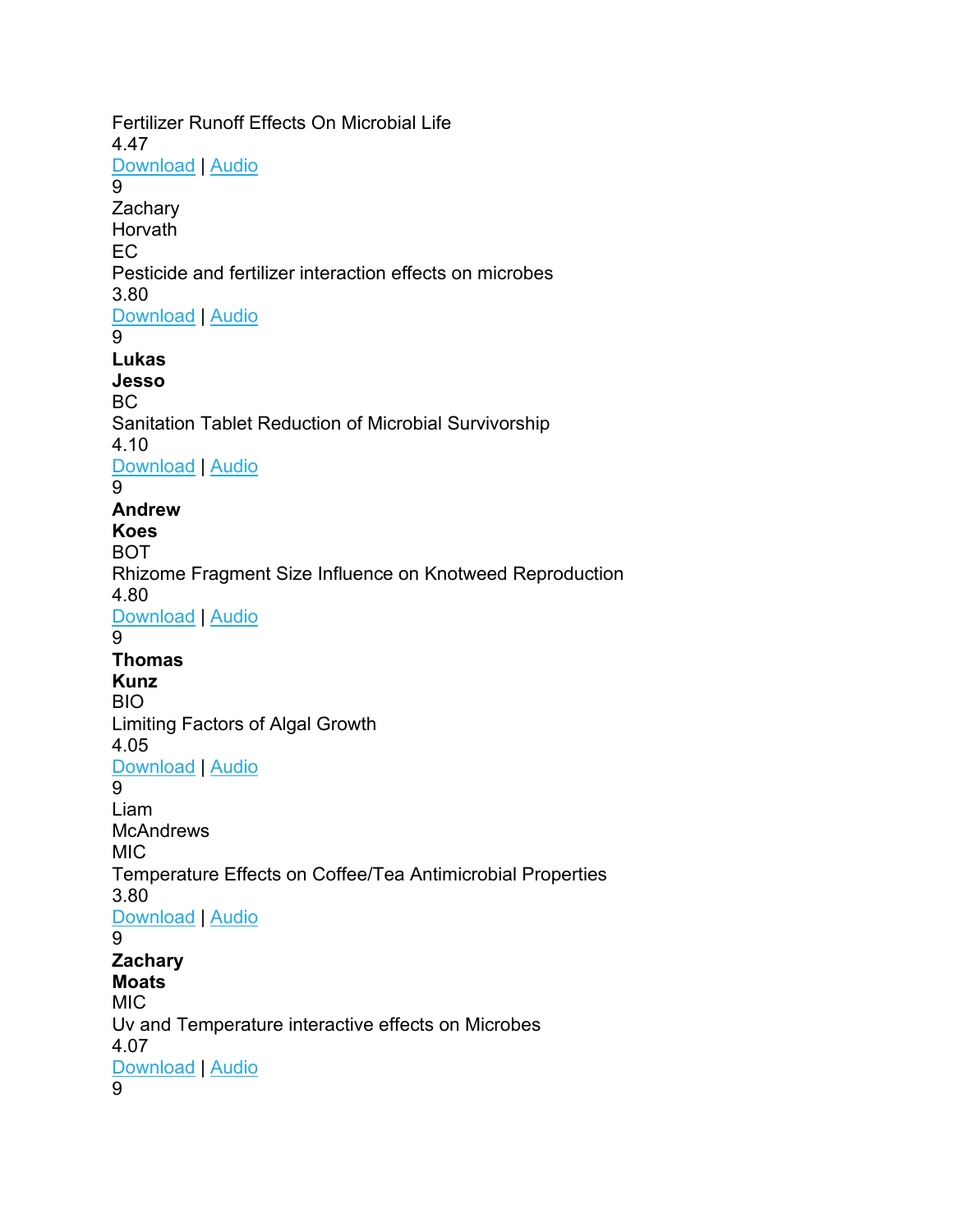Vincent **Moncheck** BOT What is the effect of light pollution on plant growth? 3.80 [Download](https://www.pjasregistration.com/api/project/f13b065a-1353-ec11-981f-501ac556709f/presentation/2ef044a8-21db-46eb-8b31-ba89148620ba) | [Audio](https://www.pjasregistration.com/api/project/f13b065a-1353-ec11-981f-501ac556709f/presentation/2ef044a8-21db-46eb-8b31-ba89148620ba/audio) 9 **Thomas Puhalla** EC The Effect of Urea Fertilizer on Algae 4.33 [Download](https://www.pjasregistration.com/api/project/56829b72-3d52-ec11-981f-501ac556709f/presentation/768d7b11-c395-42cb-959f-8ed2aee8c90e) | [Audio](https://www.pjasregistration.com/api/project/56829b72-3d52-ec11-981f-501ac556709f/presentation/768d7b11-c395-42cb-959f-8ed2aee8c90e/audio) 9 **Nathan Radkowski** BOT Dehumidifier Water Effect on Plant Growth 4.80 [Download](https://www.pjasregistration.com/api/project/5d4dceb1-3d52-ec11-981f-501ac556709f/presentation/73693cf1-7165-4fc7-96fe-f5d8823a7f26) | [Audio](https://www.pjasregistration.com/api/project/5d4dceb1-3d52-ec11-981f-501ac556709f/presentation/73693cf1-7165-4fc7-96fe-f5d8823a7f26/audio) 9 **Everett Sargent** BOT The Effects of Soil Composition on Corn and Bean Growth 4.47 [Download](https://www.pjasregistration.com/api/project/8f63427b-3d52-ec11-981f-501ac556709f/presentation/c865e511-64a7-45c7-904c-8621493c492e) | [Audio](https://www.pjasregistration.com/api/project/8f63427b-3d52-ec11-981f-501ac556709f/presentation/c865e511-64a7-45c7-904c-8621493c492e/audio) 9 **Leo Schorr** MIC Hand Sanitizer Effects on Yeast Survivorship 4.13 [Download](https://www.pjasregistration.com/api/project/df9be523-1353-ec11-981f-501ac556709f/presentation/a451ba11-7f37-47b9-91ec-f618f29c0b31) | [Audio](https://www.pjasregistration.com/api/project/df9be523-1353-ec11-981f-501ac556709f/presentation/a451ba11-7f37-47b9-91ec-f618f29c0b31/audio) 9 **Shreyas Sengupta** BIO Effect Of Natural Products On The Survival Of Cancer Cells 4.50 [Download](https://www.pjasregistration.com/api/project/5c829b72-3d52-ec11-981f-501ac556709f/presentation/b655f400-d8a3-4de1-b31c-f52bd02334b0) | [Audio](https://www.pjasregistration.com/api/project/5c829b72-3d52-ec11-981f-501ac556709f/presentation/b655f400-d8a3-4de1-b31c-f52bd02334b0/audio) 9 **Matthew Weber** MIC Toxicity Effects of Acetaminophen on E. Coli Microflora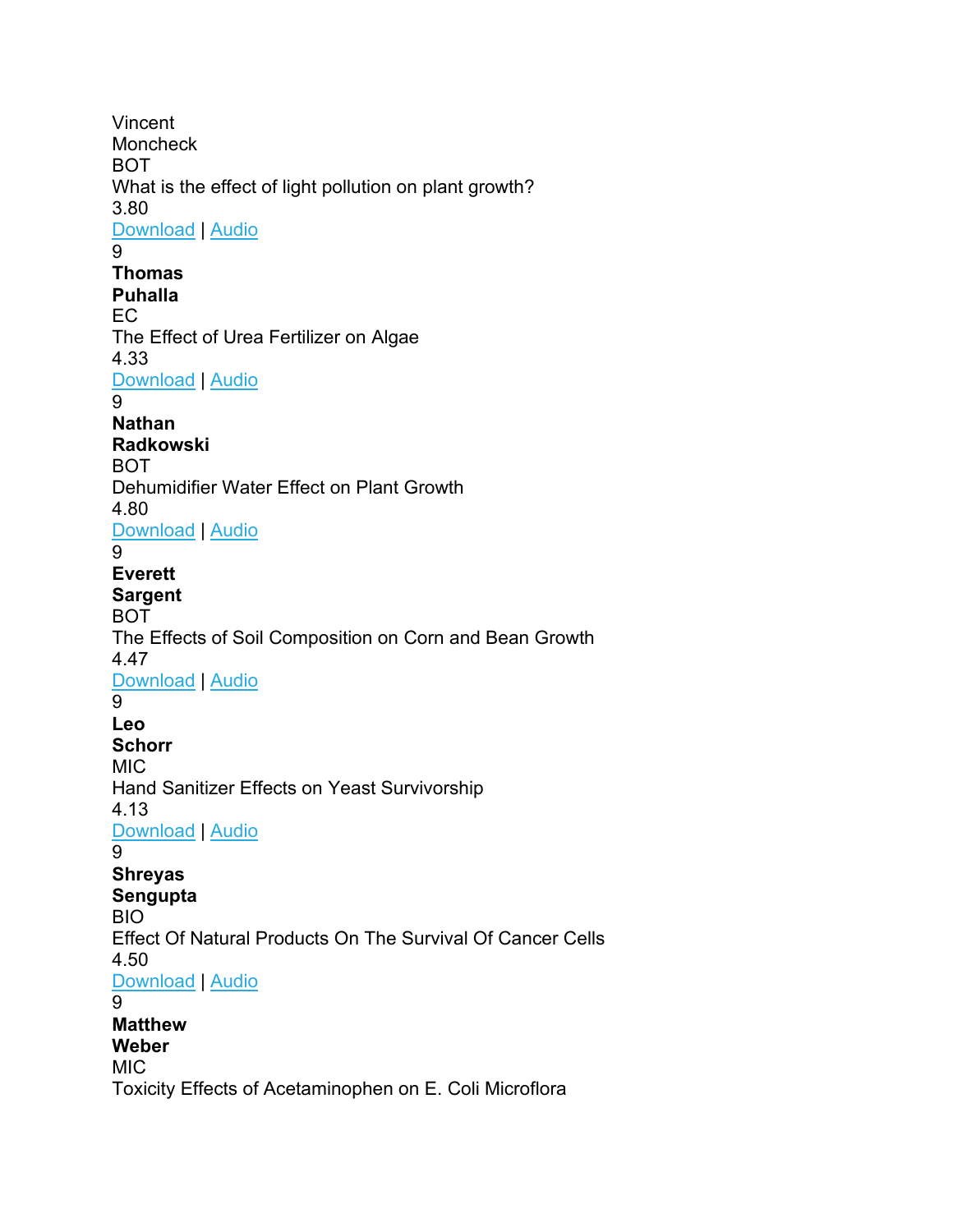4.13 [Download](https://www.pjasregistration.com/api/project/dc72520d-1353-ec11-981f-501ac556709f/presentation/0e7a4734-5c6e-4d25-9a10-0cfafd6fad1c) | [Audio](https://www.pjasregistration.com/api/project/dc72520d-1353-ec11-981f-501ac556709f/presentation/0e7a4734-5c6e-4d25-9a10-0cfafd6fad1c/audio) 9 Jack **White** EC Wavelength influence on algal growth 3.93 [Download](https://www.pjasregistration.com/api/project/88091843-1453-ec11-981f-501ac556709f/presentation/e7fa8304-4a46-44c1-b6ae-998082572c87) | [Audio](https://www.pjasregistration.com/api/project/88091843-1453-ec11-981f-501ac556709f/presentation/e7fa8304-4a46-44c1-b6ae-998082572c87/audio) 9 **Josh Wincko** BIO The Effects of Benzene on Mammalian Stem Cells 4.55 [Download](https://www.pjasregistration.com/api/project/b11ee269-7257-ec11-94f6-501ac5e8c152/presentation/85404c02-5770-41de-8e84-1178869412ae) | [Audio](https://www.pjasregistration.com/api/project/b11ee269-7257-ec11-94f6-501ac5e8c152/presentation/85404c02-5770-41de-8e84-1178869412ae/audio) 9 **Greg Zagrocki** MIC The Interactive Effects of Coffee and Sudafed on Microbes 4.40 [Download](https://www.pjasregistration.com/api/project/60829b72-3d52-ec11-981f-501ac556709f/presentation/f4036e49-5455-49a0-8864-3affa873ef34) | [Audio](https://www.pjasregistration.com/api/project/60829b72-3d52-ec11-981f-501ac556709f/presentation/f4036e49-5455-49a0-8864-3affa873ef34/audio) 10 John Beeson ENG Graphics Card Effect on Deep Learning Image Recognition Rate 3.70 [Download](https://www.pjasregistration.com/api/project/8b63427b-3d52-ec11-981f-501ac556709f/presentation/ac4204f8-cd6f-4fcd-9151-9ab618ea9de7) | [Audio](https://www.pjasregistration.com/api/project/8b63427b-3d52-ec11-981f-501ac556709f/presentation/ac4204f8-cd6f-4fcd-9151-9ab618ea9de7/audio) 10 **Jordan Coco** MIC Water Source Temperature Effects on Microbial Survivorship 4.13 [Download](https://www.pjasregistration.com/api/project/7fdc5f7e-cd52-ec11-981f-501ac556709f/presentation/452dd39e-0806-4de1-978f-8aafcef263b0) | [Audio](https://www.pjasregistration.com/api/project/7fdc5f7e-cd52-ec11-981f-501ac556709f/presentation/452dd39e-0806-4de1-978f-8aafcef263b0/audio) 10 **Ryan Fayock** BOT The Effects of Acid Rain on Seed Germination 4.27 [Download](https://www.pjasregistration.com/api/project/8d63427b-3d52-ec11-981f-501ac556709f/presentation/36aeb228-d037-4333-9793-c4f4309b3b80) | [Audio](https://www.pjasregistration.com/api/project/8d63427b-3d52-ec11-981f-501ac556709f/presentation/36aeb228-d037-4333-9793-c4f4309b3b80/audio)

11. Donovan Allen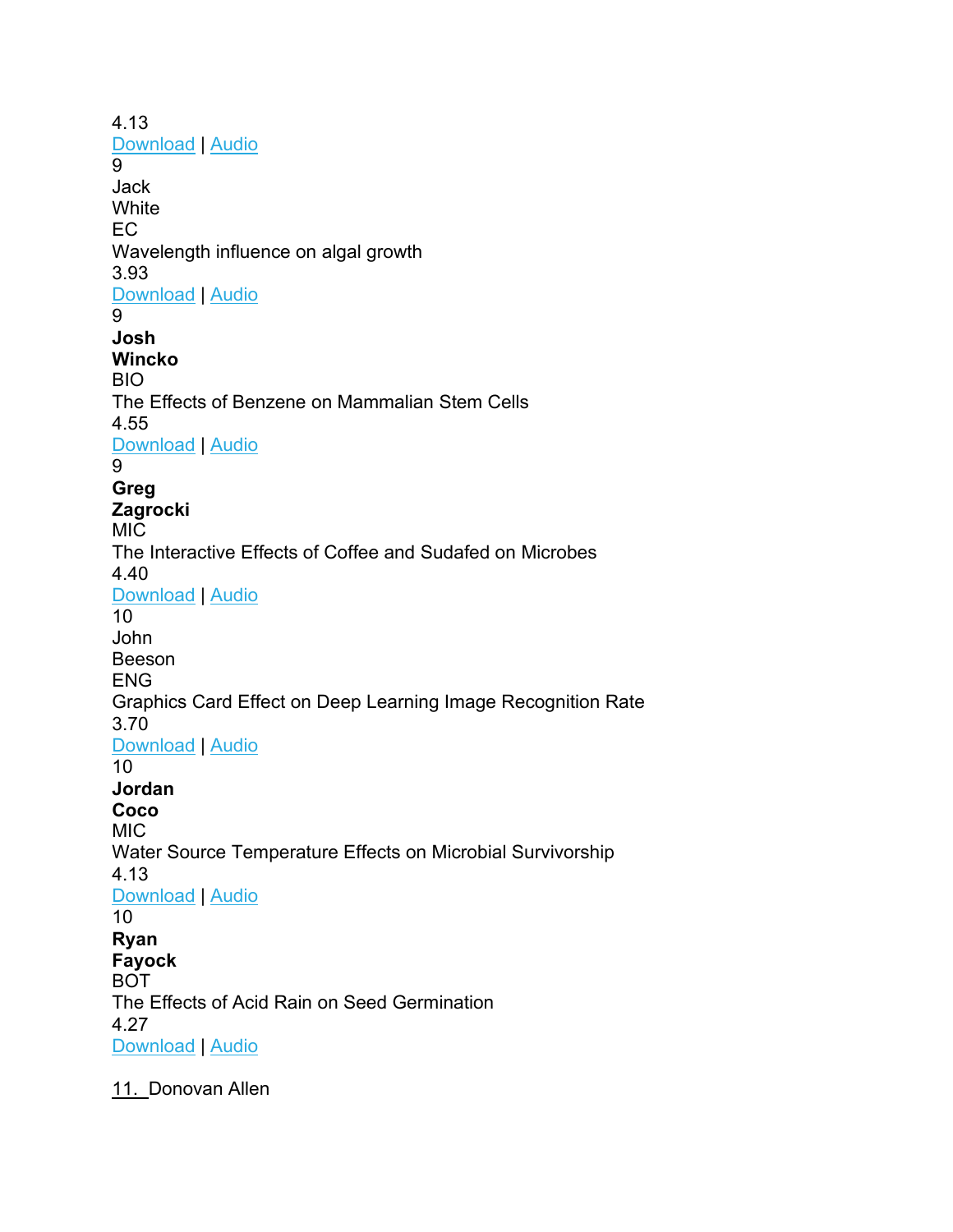FIRST 11 **Michael Gill** MIC Natural Antimicrobial Efficacy 4.13 [Download](https://www.pjasregistration.com/api/project/5e829b72-3d52-ec11-981f-501ac556709f/presentation/4a8c3143-4bf3-40ba-a3a3-712874dca798) | [Audio](https://www.pjasregistration.com/api/project/5e829b72-3d52-ec11-981f-501ac556709f/presentation/4a8c3143-4bf3-40ba-a3a3-712874dca798/audio) 11 **Cole Nix** BIO The Effect of Acids on Dental Amalgam and Gold Fillings 4.45 [Download](https://www.pjasregistration.com/api/project/51b5ed34-3c52-ec11-981f-501ac556709f/presentation/0f3fedbf-92f3-43e5-9b71-b0985a9445b0) | [Audio](https://www.pjasregistration.com/api/project/51b5ed34-3c52-ec11-981f-501ac556709f/presentation/0f3fedbf-92f3-43e5-9b71-b0985a9445b0/audio) 11 **Jack Sabo** BIO The Effect of Dibutyl Phthalate on Mammalian Stem Cells 4.70 [Download](https://www.pjasregistration.com/api/project/58829b72-3d52-ec11-981f-501ac556709f/presentation/b22ea20b-b9ee-474f-a79c-60b869d31a42) | [Audio](https://www.pjasregistration.com/api/project/58829b72-3d52-ec11-981f-501ac556709f/presentation/b22ea20b-b9ee-474f-a79c-60b869d31a42/audio) 11 **Jacob Wincko** BIO The Effects of Fertilizer on C2C12 Stem Cell Line 4.50 [Download](https://www.pjasregistration.com/api/project/efee311e-dc53-ec11-981f-501ac556709f/presentation/dddcf7d2-f0be-42b8-b21a-3528483ef8bc) | [Audio](https://www.pjasregistration.com/api/project/efee311e-dc53-ec11-981f-501ac556709f/presentation/dddcf7d2-f0be-42b8-b21a-3528483ef8bc/audio) 12 **Oscar Heller** BIO Detecting Somatic Mutations to Predict Drug Response 4.40 [Download](https://www.pjasregistration.com/api/project/1ea849b7-1253-ec11-981f-501ac556709f/presentation/c244c843-0671-49f8-87f4-530f7f48efa5) | [Audio](https://www.pjasregistration.com/api/project/1ea849b7-1253-ec11-981f-501ac556709f/presentation/c244c843-0671-49f8-87f4-530f7f48efa5/audio) 12 Evan Moncheck PHY Natural vs Synthetic Oil Efficiency Over Varying Temperature 3.20 [Download](https://www.pjasregistration.com/api/project/f45d24b3-8351-ec11-981f-501ac556709f/presentation/b344d0b6-2e98-4a8c-9874-a3b77ea0d045) | [Audio](https://www.pjasregistration.com/api/project/f45d24b3-8351-ec11-981f-501ac556709f/presentation/b344d0b6-2e98-4a8c-9874-a3b77ea0d045/audio) 12 **Andrew Pritchard**